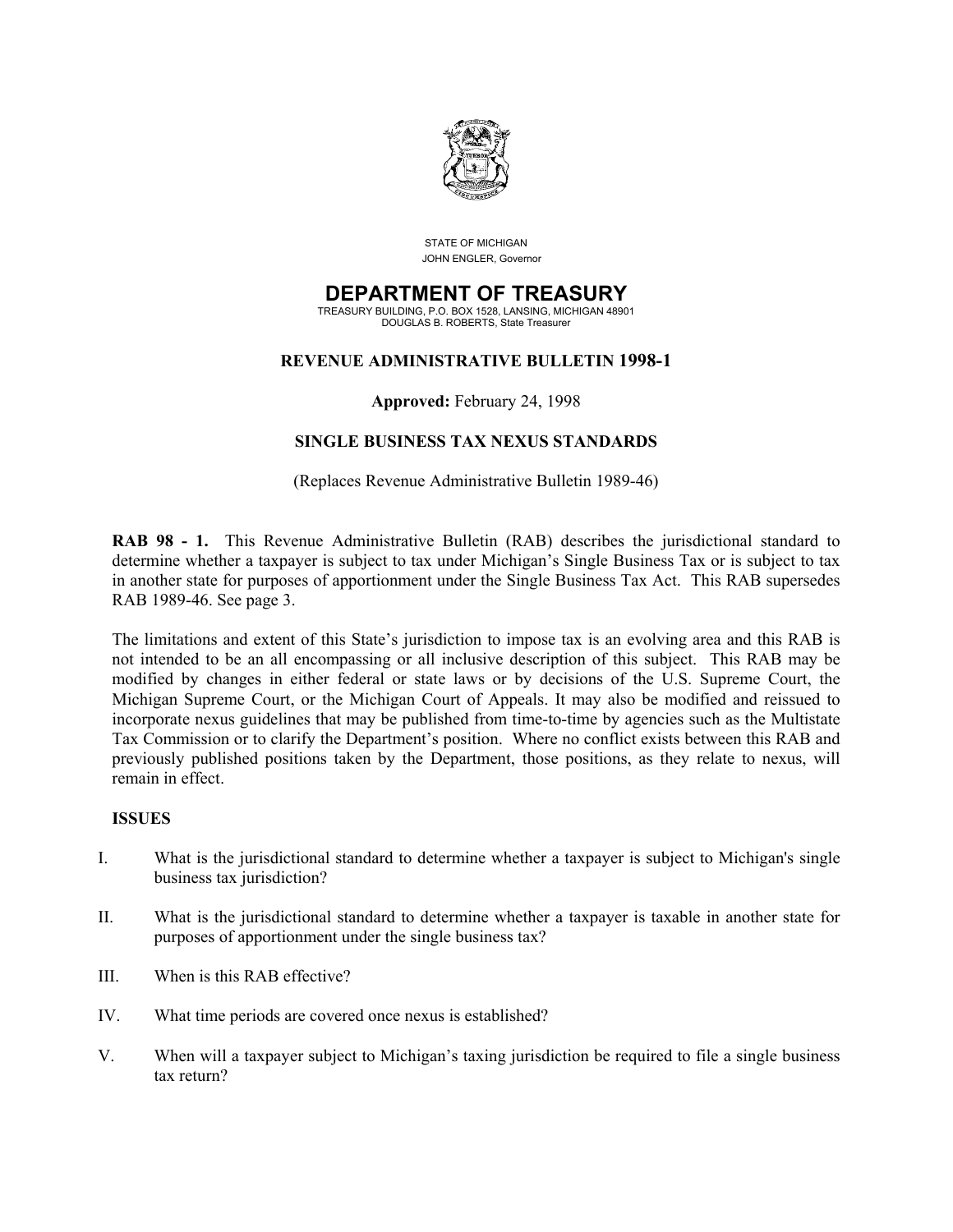# **CONCLUSIONS**

- I. An out-of-state business is subject to Michigan's single business tax jurisdiction when it engages in any of the following activities:
	- 1) It has one or more Michigan resident employees conducting business activity in Michigan.
	- 2) It owns, rents, leases, maintains, or has the right to use and uses tangible personal or real property that is permanently or temporarily physically located in Michigan.
	- 3) Its employees own, rent, lease, use, or maintain an office or other establishment in Michigan.
	- 4) Its agents, representatives, independent contractors, brokers or others, acting on its behalf, own, rent, lease, use or maintain an office or other establishment in Michigan, and this property is used in the representation of the out-of-state business in Michigan and is significantly associated with its ability to establish and maintain a market in Michigan.
	- 5) It has goods delivered to Michigan in vehicles it owns, rents, leases, uses, or maintains or delivered by a related party acting as a representative of the out-of-state business.
	- 6) It regularly and systematically conducts in-state business activity through its employees, agents, representatives, independent contractors, brokers or others acting on its behalf, whether or not these individuals or organizations reside in Michigan.
	- (a) Regular and systematic business activity exists if at least 10 days of business activity occurs in Michigan on an annual ("annual" meaning a 12 month taxable year) basis;
	- (b) Regular and systematic business activity may exist depending on the facts and circumstances of the taxpayer if less than 10 days of business activity occurs in Michigan on an annual ("annual" meaning a 12 month taxable year) basis.
		- (i) When examining the facts and circumstances of in-state business activity, conducting any of the following activities in the State of Michigan for 2 or more days on an annual basis will be rebuttably presumed to constitute regular and systematic business activity:
			- (1) Soliciting sales;
			- (2) Making repairs or providing maintenance or service to property sold or to be sold;
			- (3) Collecting current or delinquent accounts related to sales of tangible personal property through assignment or otherwise;
			- (4) Installing or supervising installation at or after shipment or delivery;
			- (5) Conducting training for employees, agents, representatives, independent contractors, brokers or others acting on its behalf, or for customers or potential customers;
			- (6) Providing customers any kind of technical assistance or service including, but not limited to, engineering assistance, design service, quality control, product inspections, or similar services;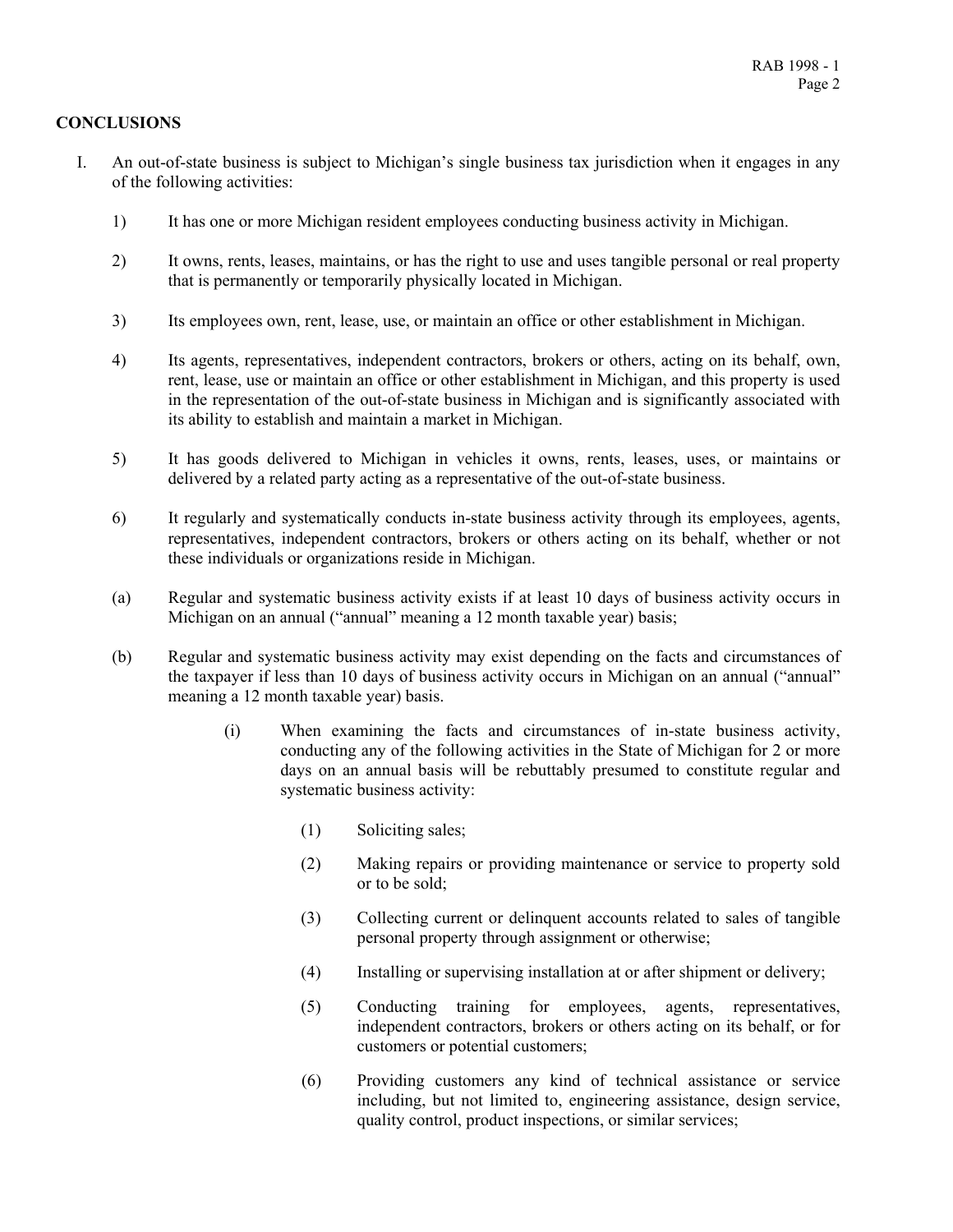- (7) Investigating, handling, or otherwise assisting in resolving customer complaints;
- (8) Providing consulting services; or
- (9) Soliciting, negotiating, or entering into franchising, licensing, or similar agreements.
- (ii) Conducting any of the activities listed in 6)(b)(i) in the State of Michigan for 10 days or more will constitute regular and systematic business activity.
	- (c) Lawyers, accountants, investment bankers, and other similar professionals in Michigan who perform services for an out-of-state business in their professional capacity shall not be considered to be conducting in-state business activity on behalf of the out-of-state business.
	- 7) If none of the business' activities in Michigan fall under paragraph 6)(b)(i) and its only contacts with Michigan are limited to conducting any of the activities listed below for less than ten days, such contacts will be presumed not to create nexus. If an activity is listed in (a) through (f) below but also is described under paragraph  $6)(b)(i)$ , then paragraph  $6(6)(i)$  shall control. If a business' only in-state activity is listed in  $7(2)$  such activity shall not be considered as solicitation for the purposes of paragraph 6)(b)(i). Conducting any of the activities listed below for more than ten days will not necessarily create nexus. Whether nexus has been created will depend on the facts and circumstances of the in-state business activity.
		- (a) Meeting with in-state suppliers of goods or services;
		- (b) In-state meeting with government representatives in their official capacity;
		- (c) Attending occasional meetings (e.g., Board meetings, retreats, seminars and conferences sponsored by others, etc.);
		- (d) Holding recruiting or hiring events;
		- (e) Advertising in the state through various media;
		- (f) Renting to or from an in-state entity customer lists; or
		- (g) Attending and/or participating at a trade show at which no orders for goods are taken and no sales are made.
- II. The same standards used to determine nexus for out-of-state taxpayers, as described in paragraph I above, will be applied to determine whether a taxpayer is taxable in another state for purposes of apportionment under the single business tax. For purposes of Michigan's throwback rule, "nexus" in other states must be documented and will be subject to verification by the Department of Treasury.
- III. This RAB applies to all open tax periods ending on or after January 1, 1989 in accordance with the *Guardian Industries Corp v Dep't of Treasury,* 198 Mich App 363; 499 NW2d 349, *lv app den* 444 Mich 943; 512 NW2d 846 (1994), and *Gillette Co v Dep't of Treasury,* 198 Mich App 303; 497 NW2d 595 (1993), *lv app den* 445 Mich 861; 519 NW2d 156 (1994), decisions of the Michigan Court of Appeals. In these cases the Court held that Public Law 86-272, 15 USC §318(a) (1959)(P L 86-272), was not the appropriate nexus standard for the Michigan single business tax.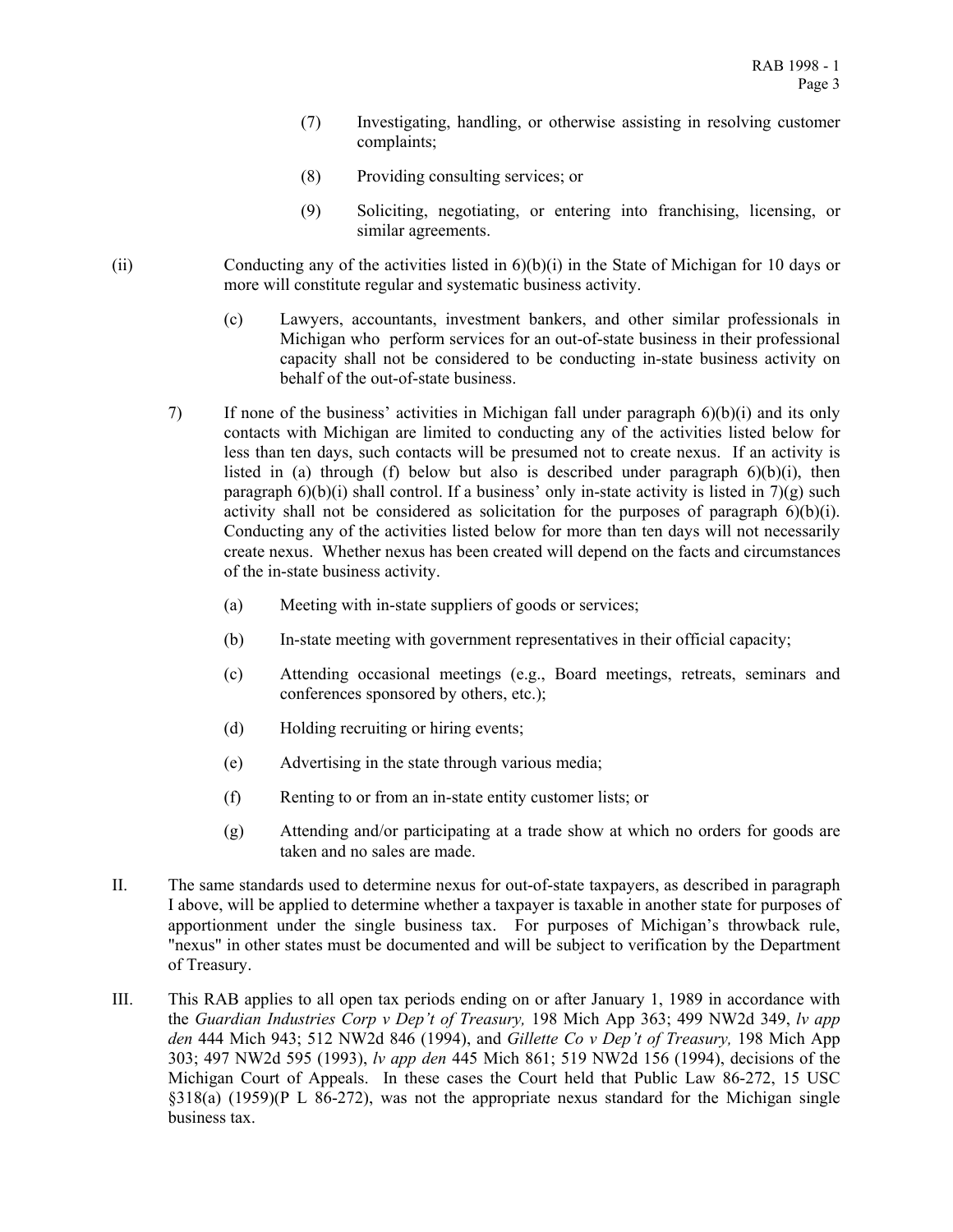IV. Once nexus is established by a taxpayer during a tax year for single business tax purposes, nexus shall exist for that taxpayer for at least that entire tax year.

Taxpayers that fall within the State's taxing jurisdiction will be required to file single business tax returns if they conduct business activity within the State and have apportioned or allocated gross receipts plus adjustments provided in MCL 208.23b (a), (b), and (c); MSA 7.558 (23b) in excess of the amounts provided under MCL 208.73; MSA 7.559 (73). Currently MCL 208.73 provides that no return filing obligation accrues if adjusted apportioned or allocated gross receipts do not exceed:

For tax years beginning before January 1, 1991 -- \$40,000; For tax years beginning after December 31, 1990 and before January 1, 1992 -- \$60,000; For tax years beginning after December 31, 1991 and before January 1, 1994 -- \$100,000; For tax years beginning after December 31, 1993 and before January 1, 1995 -- \$137,500; For tax years beginning after December 31, 1994 -- \$250,000.

#### **LAW AND ANALYSIS**

#### **Introduction**

The Single Business Tax (SBT) is imposed on the adjusted tax base of "every person with business activity in this state." MCL 208.31(1); MSA 7.558(31)(1). A business is subject to the single business tax if it has nexus with the State of Michigan under the Due Process and Commerce Clauses of the U.S. Constitution and is conducting business activity in Michigan as defined under MCL 208.3(2); MSA 7.558(3)(2).

If the taxpayer is not subject to tax in another state, the taxpayer is not subject to apportionment and must allocate the entire tax base to Michigan. MCL 208.40; MSA 7.558(40). Sales made into other states where the taxpayer is not taxable are considered Michigan sales and are "thrown back" into the taxpayer's SBT tax base.

A taxpayer is "taxable in another state" if "(a) in that state he is subject to a business privilege tax, a net income tax, a franchise tax measured by net income, a franchise tax for the privilege of doing business or a corporate stock tax, a tax of the type imposed under this act, or (b) that state has the jurisdiction to subject the taxpayer to 1 or more of the taxes regardless of whether, in fact, the state does or does not." MCL 208.42; MSA 7.558(42). In short, a taxpayer will be subject to a tax in another state if the taxpayer has due process and commerce clause nexus with that state. If a taxpayer is taxable in another state, sales made into that state from Michigan are excluded from the numerator of the sales factor used in the SBT's apportionment formula.

This bulletin is intended as a guide. Because commerce clause nexus is an ever-evolving area of law and is likely to change, readers are encouraged to review recent court decisions from Michigan and Federal appellate courts.

# **Rescission of RAB 1989-46**

Following the publication of RAB 1989-46, the Michigan Court of Appeals determined that Public Law 86-272 did not apply to taxes imposed under the SBT and invalidated RAB 1989-46. *Gillette Co, supra*; *Guardian Industries Corp, supra*. Pursuant to these decisions, the requirements of P L 86-272 do not control whether a taxpayer is taxable in Michigan or whether a taxpayer is taxable in another state for the purposes of the single business tax apportionment. Any activity that would otherwise be considered protected under P L 86-272 will not be protected for the purposes of determining nexus or "throwback sales" under the SBT.

# **Jurisdictional Standard**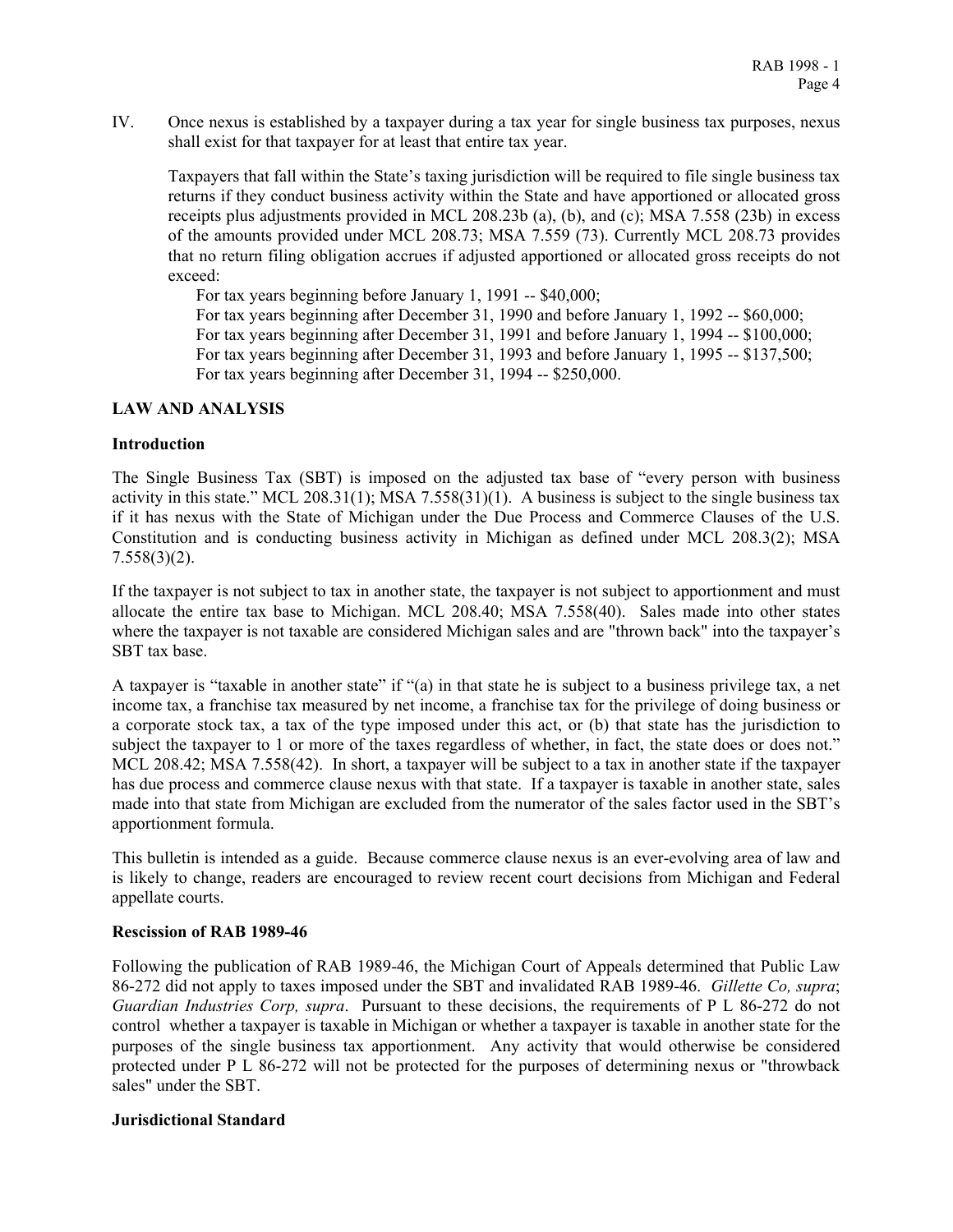The Due Process and Commerce Clauses of the U.S. Constitution define U.S. constitutional limitations on state jurisdiction to tax. The nexus requirements of both Clauses must be satisfied before an out-of-state business may be subject to the taxing jurisdiction of a State. Due Process nexus is satisfied for application of the single business tax when a person has economic or physical presence in Michigan. Economic presence is satisfied when a business purposefully, on its own or through a representative, avails itself of the benefits of an economic market in Michigan. *Quill Corp v North Dakota,* 504 US 298; 119 LEd 2d 91; 112 SCt 1904 (1992); *Burger King Corp v Rudzewicz*; 471 US 462; 105 SCt 2174; 85 LEd 2d 528 (1985); *International Shoe v Washington,* 326 US 310; 66 SCt 154; 90 LEd 95 (1945). For example, the U.S. Supreme Court has held that engaging in continuous and widespread solicitation of business within a state constitutes economic presence. *Quill*, 504 US at 308.

The United States Supreme Court held in *Complete Auto Transit, Inc v Brady,* 430 US 274; 97 SCt 1076; 51 LEd 2d 326 (1977), that a state tax satisfies the requirements of the Commerce Clause if it meets four requirements:

- 1. The tax is applied to an activity with substantial nexus with the taxing state.
- 2. The activity -- both in and out of the state -- is fairly apportioned.
- 3. The tax does not discriminate against interstate commerce.
- 4. The tax is fairly related to services provided by the state.

The U.S. Supreme Court has most recently addressed the Commerce Clause substantial nexus requirement for use tax collection in *Quill, supra.* In *Quill*, the Supreme Court stated that substantial nexus for use tax collection is a bright line physical presence test. The Court reaffirmed its twenty-five year old holding in *National Bellas Hess*, 386 US 753; 87 SCt 1389; 18 LEd 2d 505 (1967), that those persons whose contacts with a State do not exceed U.S. mail or common carrier do not have substantial nexus and cannot be required to collect use taxes. The Court noted that substantial nexus for use tax collection is satisfied by the presence of a "small sales force, plant, or office" in the taxing state. In a footnote, the Court commented that it had previously rejected a "slightest presence standard of constitutional nexus" in *National Geographic Society v California Bd of Equalization*, 430 US 551, 556; 97 SCt 1386; 51 LEd 2d 631 (1977).

The *Quill* Court also stated that it has not imposed a physical presence requirement for any taxes other than sales and use taxes. The Court reaffirmed the "bright line" physical presence test of *National Bellas Hess* based on the reliance interest of taxpayers and because it was a long standing rule. The Court noted, however, that "contemporary Commerce Clause jurisprudence might not dictate the same result were the issue to arise for the first time today." *Quill*, 504 US 311, 314. This leaves open the question of whether a physical presence standard applies to taxes other than sales and use taxes or whether, in fact, a lesser nexus standard applies. Nonetheless, there is no question that when a person has physical presence in this State, substantial nexus under the Commerce Clause exists for imposition of the SBT.

The Michigan Court of Appeals in *Magnetek Controls, Inc* v *Dep't of Treasury,* 221 Mich App 400; 562 NW2d 219 (1997), applied the *Quill* decision and held that the requirement of "substantial nexus" does not mean that physical presence in the taxing state must be substantial but only that it be more than the slightest physical presence. Quoting from *Orvis v Tax Appeals Tribunal of the State of New York,* 86 NY2d 165; 654 NE2d 954, 960-961 (1995), the Michigan Court of Appeals stated the test as follows:

While a physical presence . . . is required, it need not be substantial. Rather, it must be demonstrably more than a 'slightest presence'. . . . And it may be manifested by the presence in the taxing State of . . . property or the conduct of economic activities in the taxing State performed by the vendor's personnel or on its behalf.

*Magnetek,* at 411, citations omitted. *1*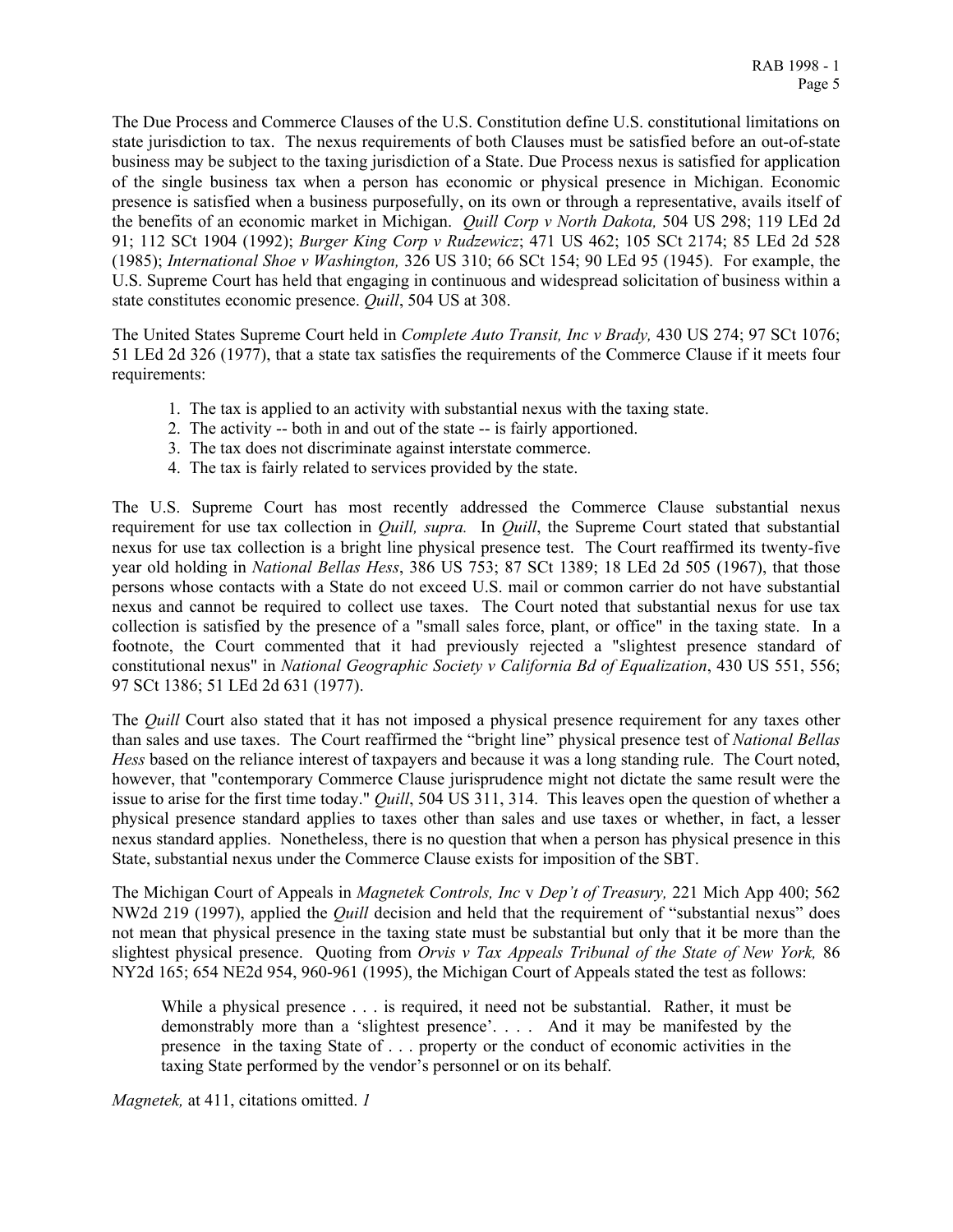Though the taxpayer in *Magnetek* had no offices or plants in the other states, the Court of Appeals found that the taxpayer's 10 business days or "two weeks of solid effort" annually in each of the destination states was sufficient. The Court rejected the argument that an in-state sales force continuously soliciting sales had to be present in each of the other states before the taxpayer could meet the "substantial nexus" requirement in those states. It regarded as relevant both the visits and activity of sales managers as well as sales visits by independent sales representatives.

The United States Supreme Court in *Tyler Pipe Industries, Inc v Washington Dep't of Revenue*, 483 US 232; 107 SCt 2810; 97 LEd 2d 199 (1987), held the activities of local sales representatives of an out-ofstate corporation provided a sufficient nexus with the State of Washington to justify the collection of the wholesale tax on the corporation's local sales. For this purpose, it made no difference that the local representatives were independent contractors, rather than employees of the corporation.

In *Scripto, Inc v Carson*, 362 US 207; 80 SCt 619; 4 LEd 2d 660 (1960), the U. S. Supreme Court held that Florida may require a nonresident seller who has no regular employees or agents in the state and does not own, lease or maintain any office, distributing house, warehouse or other place of business there to register as a dealer and collect its use tax. The regular solicitation of sales by part-time independent brokers satisfies the requirement of nexus, that there be a definite link or a minimum connection between a state and the person, property or transaction it seeks to tax. Calling a "salesman" an "independent contractor" does not change his local function and has no bearing upon the effectiveness of his local solicitation, which results in a substantial flow of goods into the state.

In sum, the U. S. Supreme Court has held that substantial nexus exists when in-state activities are performed on behalf of an out-of-state company regardless of whether these activities are performed by employees, agents, representatives, independent contractors, brokers or others.

This RAB reflects the U.S. Supreme Court and the Michigan Court of Appeals decisions discussed above.

# **Definitions**

The following definitions are used in this bulletin:

- (a) "Business Activity" as defined in MCL 208.3 (2); MSA 7.558(3) means a transfer of legal or equitable title to or rental of property, whether real, personal, or mixed, tangible or intangible, or the performance of services, or a combination thereof, made or engaged in, or caused to be made or engaged in, within this state, whether in intrastate, interstate, or foreign commerce, with the object of gain, benefit, or advantage, whether direct or indirect, to the taxpayer or to others, but shall not include the services rendered by an employee to his employer, services as a director of a corporation, or a casual transaction. Although an activity of a taxpayer may be incidental to another or other of his business activities, each activity shall be considered to be business engaged in within the meaning of this act.
- (b) "Related Party" means any individual or entity that qualifies or would qualify as (i) an affiliated group or a controlled group of corporations under section 1563 of the internal revenue code or (ii) an entity under common control under internal revenue code regulation 1.414(c)-2 provided that "50 percent" shall be substituted for "80 percent" in determining when an individual or entity is part of an affiliated group, a controlled group of corporations, or an entity under common control.
- (c) "Representative" means any individual or entity that conducts business activities in the taxing State on behalf of another. The term does not include employees. The term includes, without any limitation on the foregoing, agents, corporate or other business